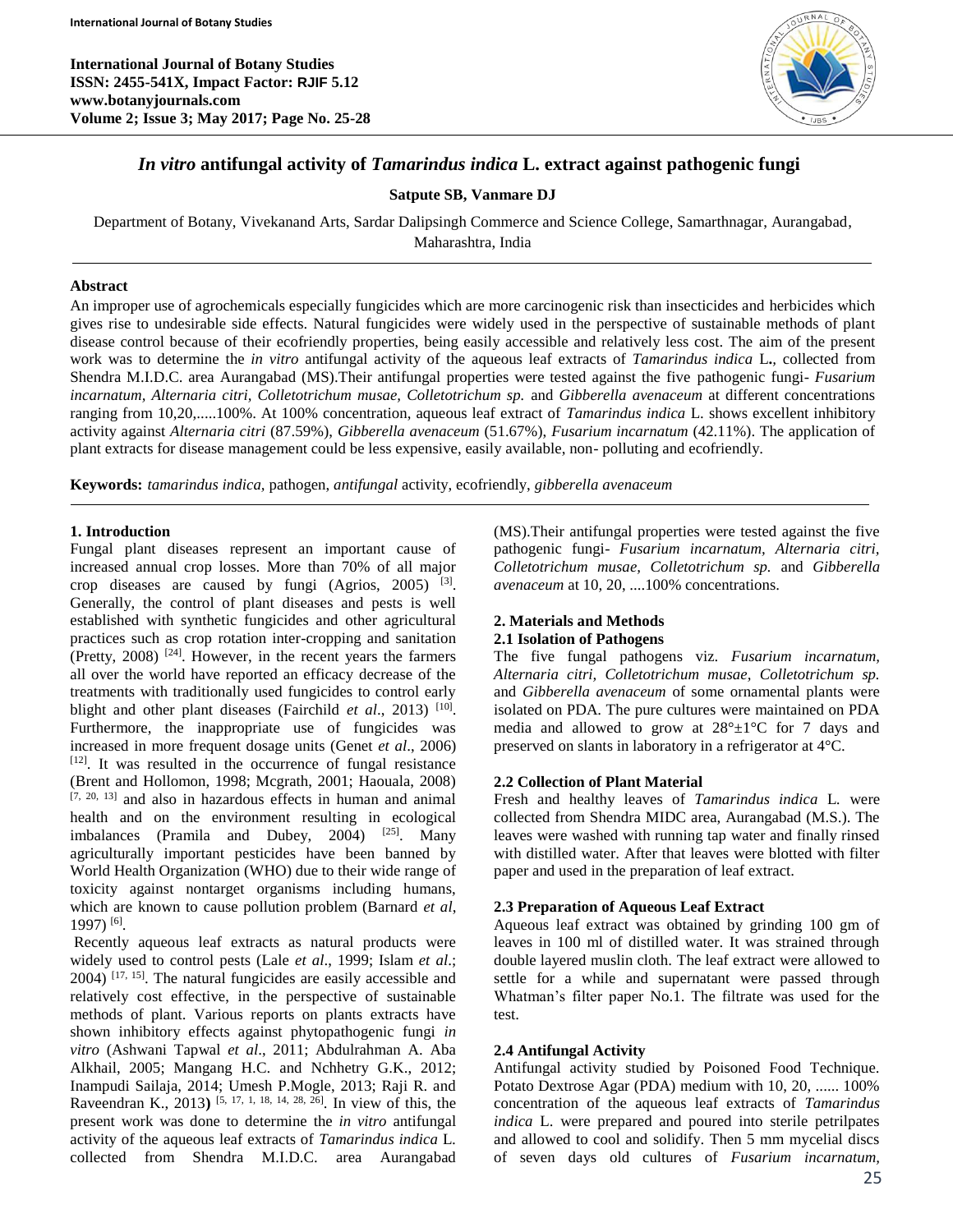*Alternaria citri, Colletotrichum musae, Colletotrichum sp.*  and *Gibberella avenaceum* were placed at the centre of the petriplates and incubated at  $28^{\circ} \pm 1^{\circ}$ C for seven days. The PDA medium without the aqueous leaf extract but with the same concentration of sterile distilled water treated as a control. The colony diameter was measured in mm. These antifungal activities were done in triplicates. The percentage inhibition of mycelia growth was calculated by the following formula (Dissanayake, M.L.M.C., 2014).

Percentage Inhibition =  $[(dc - dt)/dc] \times 100$  Where, dc= Average colony diameter in control.  $dt =$  Average colony diameter in treatment.

#### **3. Results and Discussions**

The antifungal activity was determined by measuring the percentage inhibition in radial growth. The percentage inhibition was corroborated at different concentrations of aqueous leaf extract against five pathogenic fungi i.e *Fusarium incarnatum, Alternaria citri, Colletotrichum* 

*musae, Colletotrichum sp. and Gibberella avenaceum.* At 100% concentration, aqueous leaf extract of *Tamarindus indica* L. shows excellent inhibitory activity against *Alternaria citri* (87.59 %), *Gibberella avenaceum* (51.67%), *Fusarium incarnatum* (42.11%) (fig.2). At 10, 20, 30, 40, 50, 60, 70, 80, 90 and 100% concentration of leaf extract, the percentage inhibition was 20.68, 24.06, 27.07, 27.82, 28.57, 29.70, 30.83, 37.22, 39.85, and 42.11 % respectively against *Fusarium incarnatum,* the percentage inhibition was 9.77, 15.04 , 19.55, 32.33, 49.25, 61.28 , 71.80 , 80.45, 84.96, and 87.59 % respectively against *Alternaria citri,* the percentage inhibition was 4.18 , 5.32 , 5.32, 6.84, 8.75, 9.13, 9.89, 12.17, 17.11, and 17.87 % respectively against *Colletotrichum musae,* the percentage inhibition was 1.87, 3.36, , 4.85, 5.22, 5.22, 5.60, 5.97, 6.72, 8.21, and 8.96 % respectively against *Colletotrichum sp.* and the percentage inhibition was 26.39, 26.77, 27.51, 31.23, 31.97, 37.92, 43.12, 50.56, 50.93 and 51.67 % respectively against *Gibberella avenaceum* (Table1, fig.1).

**Table 1:** Effect of *Tamarindus indica* L. aqueous leaf extract on pathogenic fungi.

| Conc. of                             | Percentage inhibition of the mycelial growth of pathogenic fungi. |                  |                      |                    | Gibberella |
|--------------------------------------|-------------------------------------------------------------------|------------------|----------------------|--------------------|------------|
| <b>Leaf Extract</b><br>$\frac{1}{2}$ | <b>Fusarium incarnatum</b>                                        | Alternaria citri | Colletotrichum musae | Colletotrichum sp. | avenaceum  |
| 10                                   | 20.68                                                             | 9.77             | 4.18                 | 1.87               | 26.39      |
| 20                                   | 24.06                                                             | 15.04            | 5.32                 | 3.36               | 26.77      |
| 30                                   | 27.07                                                             | 19.55            | 5.32                 | 4.85               | 27.51      |
| 40                                   | 27.82                                                             | 32.33            | 6.84                 | 5.22               | 31.23      |
| 50                                   | 28.57                                                             | 49.25            | 8.75                 | 5.22               | 31.97      |
| 60                                   | 29.70                                                             | 61.28            | 9.13                 | 5.60               | 37.92      |
| 70                                   | 30.83                                                             | 71.80            | 9.89                 | 5.97               | 43.12      |
| 80                                   | 37.22                                                             | 80.45            | 12.17                | 6.72               | 50.56      |
| 90                                   | 39.85                                                             | 84.96            | 17.11                | 8.21               | 50.93      |
| 100                                  | 42.11                                                             | 87.59            | 17.87                | 8.96               | 51.67      |

**Fig 1:** Effect of *Tamarindus indica* L. leaf extract on pathogenic fungi.



These results were confirmed by many authors and found that plant extract shows antifungal activity against plant pathogenic fungi. (Ashwani Tapwal *et al*., 2011; Abdulrahman A. Aba Alkhail, 2005; Mangang, H.C.,and chhetry G.K.N. 2012; Inampudi Sailaja, 2014; Umesh P.Mogle 2013 ; Raji R. and Raveendran K. 2013 ; Doughari J.H. 2006; Shehu K. *et al*., 2016; Garcia L. 2011; Aram Abuzied, Mawadda Adam, *et al*., 2014; Abubakar M.G. *et al*., 2010 ; Maria Diana Cerqueira Sales *et al*., 2016 ; Paola

Díaz Dellavalle ,2011 ; Julio César Escalona-Arranz , 2010 ; Nehad M. Gumgumjee 2012)<sup>[5, 17, 18, 14, 28, 26, 9, 27, 11, 4, 2, 19, 22, 16,</sup> <sup>21]</sup>. Finally, from the result concluded that, leaf extract of *Tamarindus indica* L*.* is best alternative to the harmful chemical fungicides and can be effectively used as ecofriendly fungicides against *Alternaria citri, Gibberella avenaceum* and *Fusarium incarnatum,* (fig.2) which can help to controlled pollution caused by chemical fungicides.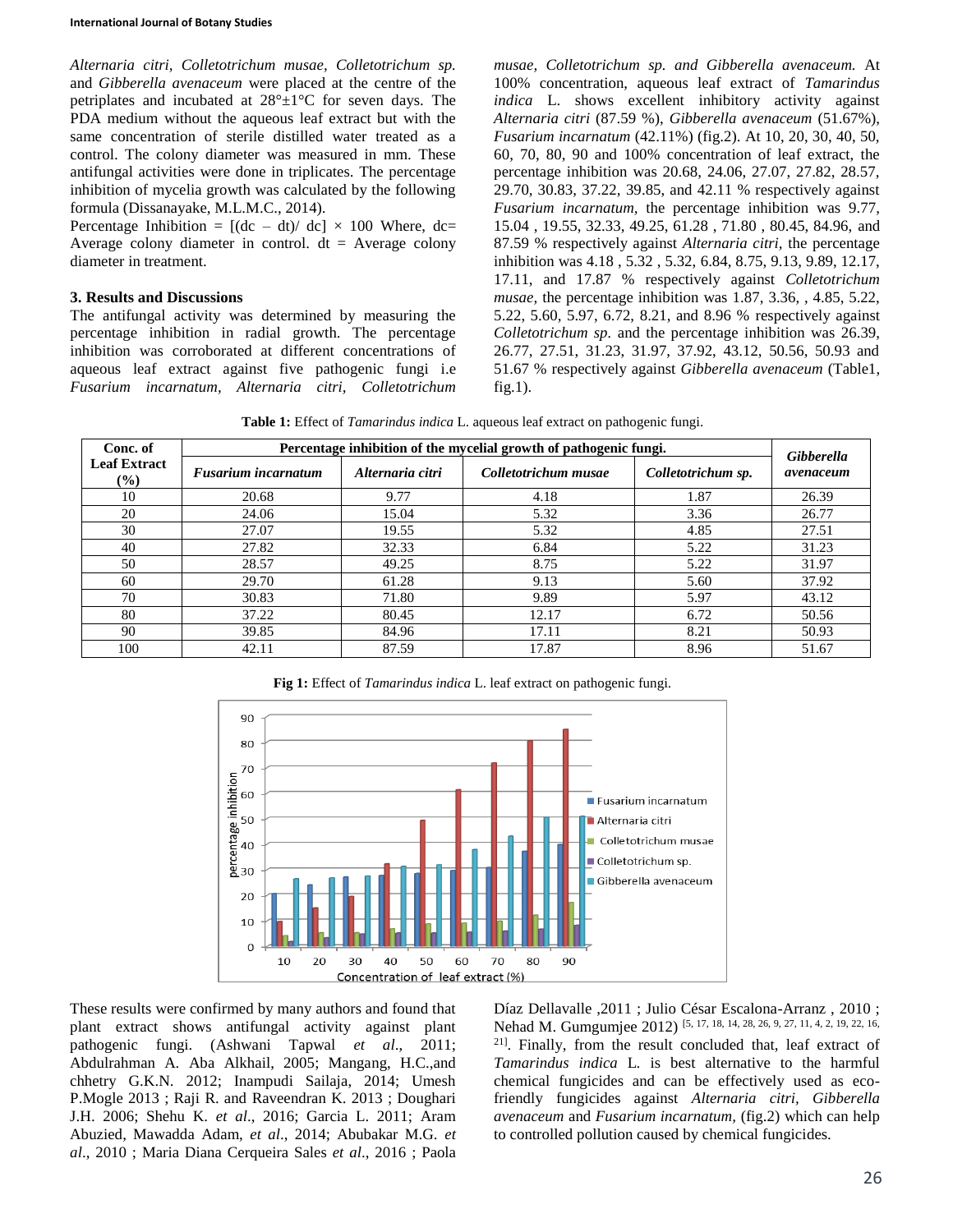

1*. Fusarium incarnatum*



2. *Alternaria citri*



3. *Colletotrichum musae*







*5. Gibberella avenaceum*

**Fig 2:** Control and treatment set of *Tamarindus indica* L. extract on pathogenic fungi.

# **4. References**

1. Abdurrahman A. Aba Alkhail. Antifungal Activity of some extracts against some plant pathogenic fungi. *Pak.*  J. Bio. Sci. 2005; 8(3):413-417.

- 2. Abubakar MG, Yerima MB, Zahriya AG, Ukwuani AN. Acute toxicity and antifungal studies of ethanolic leaves, stem and pulp extract of *Tamarindus indica. Research*  Journal of Pharmaceutical, Biological and Chemical Sciences. 2010; 1(4):104-111.
- 3. Agrios GN. Plant Pathology. Fifth edition, Academic Press. New York. 2005; 978-0120445646N: 633.
- 4. Aram Abuzied, Mawadda Adam, Rashid Eltayeb Abdalla, Abu baker Osman Uro, Amel Ali Suleiman. The antimicrobial effect of aqueous extract of tamarind (*Tamarindus indica*) leaves. Journal of Biomedical and Pharmaceutical Research. 2014; 3(6)141-146.
- 5. Ashwani Tapwal, Nisha, Shipra Garg, Nandini Gautam, Rajesh Kumar. *In vitro* antifungal potency of plant extracts against five phytopathogens. *Braz. Arch. Biol. Technol*. 2011; 54(6):1093-1098.
- 6. Barnard C, Padgitt M, Uri ND. Pesticide use and its measurement. *International Pest Control.* 1997; 39:161- 164.
- 7. Brent J, Keith Hollomon, Derek W. Fungicide resistance: the assessment of risk. Brussels, Belgium. *Global Crop Protection Federation.* 1998.
- 8. Dissanayake MLMC. Inhibitory effect of selected medicinal plants extracts on phytopathogenic fungus *Fusarium oxysporum*. *Annual research and review in biology*, 2014; 4:133-142.
- 9. Doughari JH. Antimicrobial Activity of *Tamarindus indica* Linn. *Tropical Journal of Pharmaceutical Research.* 2006; 5(2):597-603.
- 10. Fairchild L, Katie, Miles D. Timothy, Wharton S. Phillip: Assessing fungicide resistance in populations of *Alternaria* in Idaho potato fields. *Crop Protection*. 2013; 49:31-39.
- 11. Garcia L. A comparative study on the antifungal effects of tamarind (*Tamarindus indica*) and garlic (*Allium sativum*) extracts on banana anthracnose. Journal of Nature Studies. 2011; 10(2):96-107.
- 12. Genet Jean-Luc, Grazyna Jaworska, Francine Deparis. Effect of dose rate and mixtures of fungicides on selection for Qol resistance in populations of *Plasmopara viticola*. *Pest management science*. 2006; 62(2):188-194.
- 13. Haouala R, Hawala S, ElA-yeb A, Khanfir R, Boughanmi N. Aqueous and organic extracts of *Trigonella foenum-graecum* inhibit the mycelia growth of fungi. J. Env. Sci. 2008; 20(12):1453-1457.
- 14. Inampudi Sailaja. Antifungal activity of some wild plant extracts againt fungal pathogens. Int. J. Intg Med Sci*.* 2014; 1(2):41-44.
- 15. Islam MR, Hossain MK, Bahar MH, Ali MR. Identification of the causal agent of leaf spot of betelnut and *in vitro* evaluation of fungicides and plant extracts against it. Pak. J. Biol. 2004; 7:1756-1761.
- 16. Julio César Escalona-Arranz, Renato Péres-Roses, Imilci Urdaneta-Lafta, iladis Isabel Camacho-Pozo, Jesús Rodríguez-Amado, Irina Licea-Jiménez. Antimicrobial activity of extracts from *Tamarindus indica* L. Leaves. *Phcog mag.* 2010, 6(23).
- 17. Lale NES, Abdulrahman HT. Evaluation of neem seed oil obtained by different methods and neem powder for the management of callosobruchus maculates (F) in stored cowpea*. J.Stored Prod. Res*. 1999; 35:135-143.